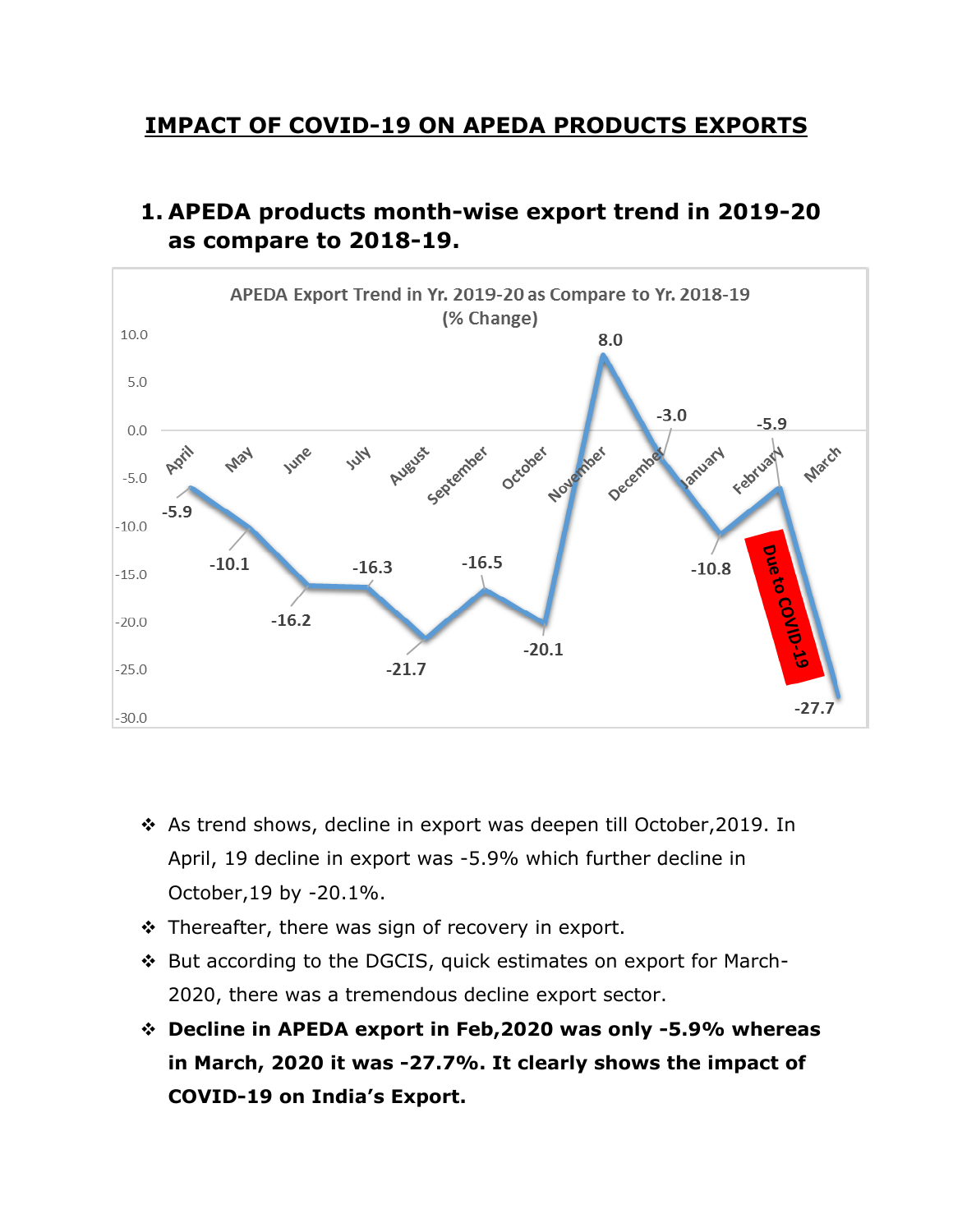



- In year 2019, APEDA products export **increased by 24.9%** in the month of March as compare to February.
- In year 2020, APEDA products export **decline by 4%** in the month of March as compare to February.